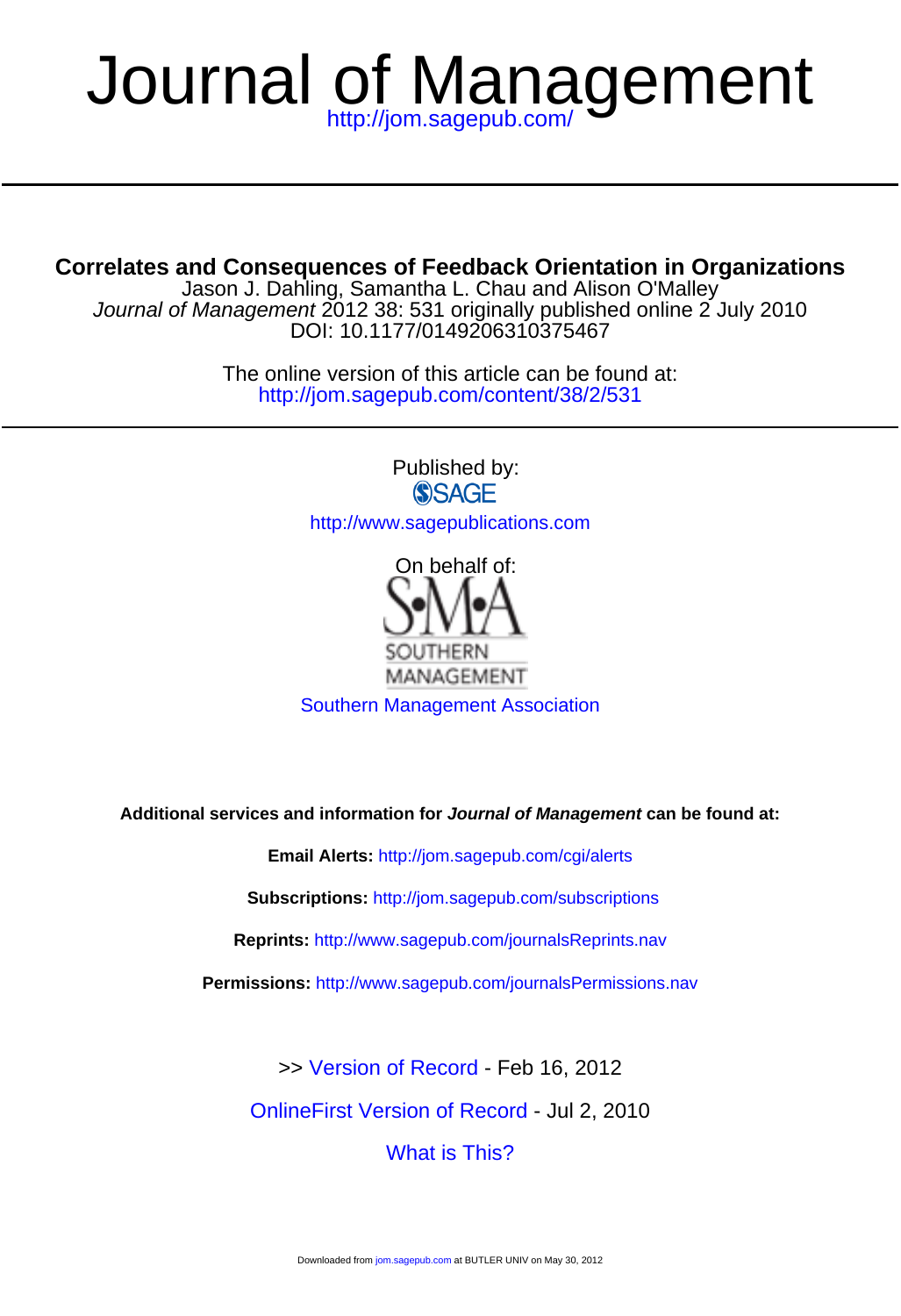Journal of Management Vol. 38 No. 2, March 2012 531-546 DOI: 10.1177/0149206310375467 © The Author(s) 2012 Reprints and permission: http://www. sagepub.com/journalsPermissions.nav

# Correlates and Consequences of Feedback Orientation in Organizations

Jason J. Dahling *The College of New Jersey* Samantha L. Chau *Novo Nordisk Inc.* Alison O'Malley *Butler University*

*Feedback orientation is an individual difference that involves seeing feedback as useful, feeling accountable to act on feedback, being aware of social information, and feeling self-assured when dealing with feedback. In this study, the authors present a test of a model of the feedbackseeking process that includes feedback orientation. They hypothesize that emotional intelligence and the organization's feedback environment are correlates of feedback orientation and that feedback orientation is indirectly related to task performance and leader–member exchange ratings made by the supervisor through increased feedback-seeking behavior. Results largely support the hypothesized model, demonstrating the importance of this construct for performance management research.*

*Keywords: feedback-seeking behavior; performance management; employee development; feedback culture; emotional intelligence*

*E-mail: dahling@tcnj.edu*

*Acknowledgements: This article was accepted under the editorship of Talya N. Bauer. We thank Paul E. Levy for his helpful comments on this article, along with Katelyn Mazur and Allison N. Reiter for assistance with data collection.*

*Corresponding author: Jason J. Dahling, Department of Psychology, The College of New Jersey, 2000 Pennington Road, Ewing, NJ 08628, USA*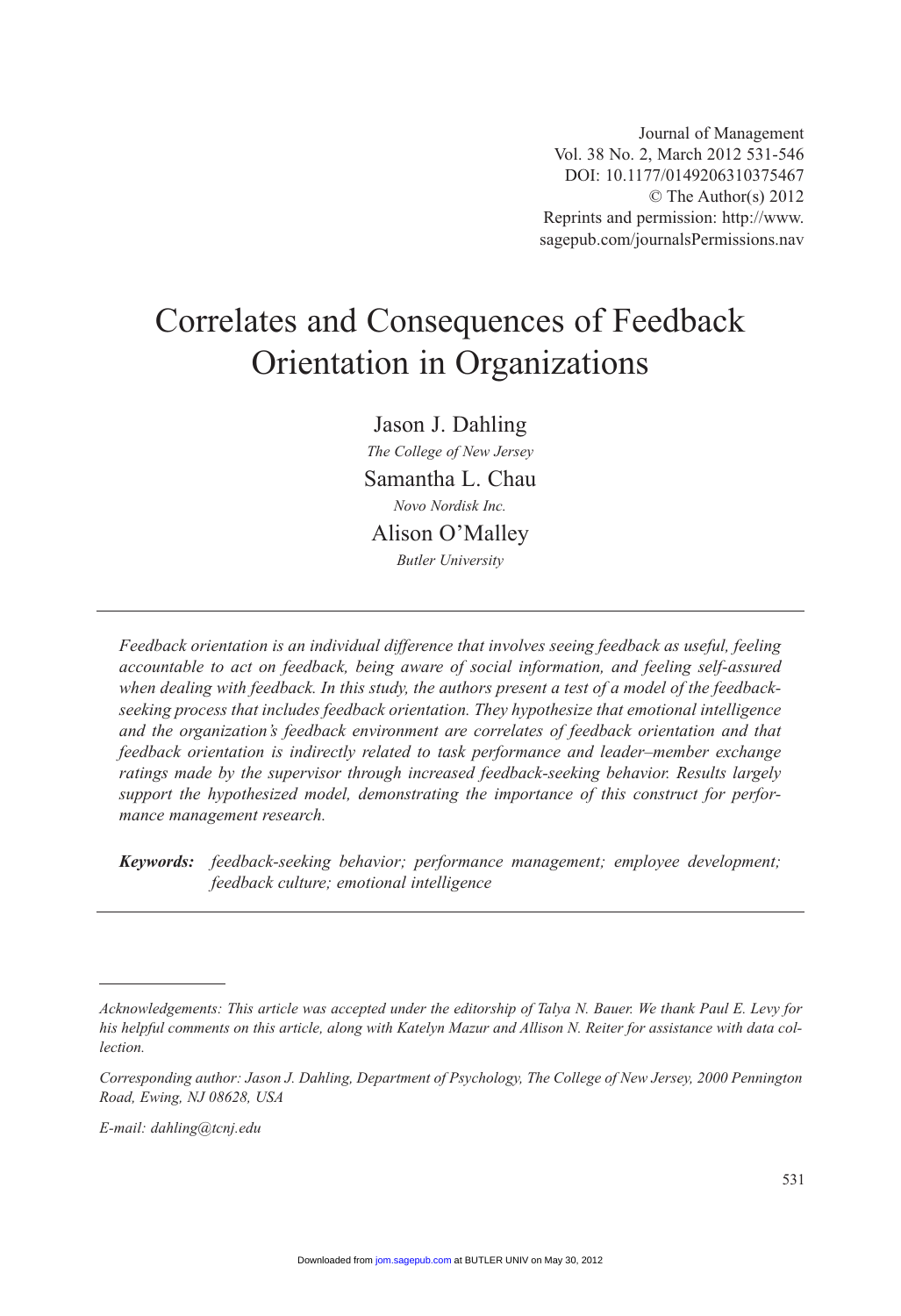More than 25 years of research on feedback-seeking behavior has shown that task-related feedback is an important individual and organizational resource that can help employees develop an accurate self-view, reach their performance goals, and improve their social standing and relationships (Ashford, Blatt, & VandeWalle, 2003; Ashford & Cummings, 1983). Recently, a variety of new theoretical models on learning, development, and performance management in organizations has highlighted the importance of a construct called *feedback orientation* (e.g., Gregory, Levy, & Jeffers, 2008; London & Maurer, 2004; London & Smither, 2002). Feedback orientation, globally defined by London and Smither as a person's overall receptivity to feedback, has been proposed to directly shape the way that employees seek, receive, interpret, and use feedback information and indirectly shape the performance outcomes that managers hope to bring about when they provide feedback. Consequently, feedback orientation is thought to be an important piece of the broader performance management process, but very little empirical research exists to support these propositions.

We address this gap in the literature by developing and testing a model of feedback orientation and performance (see Figure 1). We adopt London and Smither's (2002) perspective that feedback orientation is related to a combination of individual differences and environmental perceptions. Consequently, we expect that emotional intelligence and the quality of the organization's feedback culture are important correlates of feedback orientation. Further, we hypothesize that feedback orientation is directly related to active feedback-seeking behavior and indirectly related to task performance and leader–member exchange (LMX) between the subordinate employee and his or her supervisor. Our study therefore advances the literature on feedback-seeking behavior by identifying key correlates of feedback orientation and providing empirical evidence that feedback orientation predicts important outcomes consistent with existing theory.

# *Feedback Orientation and Performance Management*

Feedback orientation is typically portrayed as a multidimensional construct (London, 2002, 2003; London & Maurer, 2004; London & Smither, 2002; Sessa & London, 2006). The key components of feedback orientation identified in the literature include (1) a positive view of feedback and lack of apprehension toward it, (2) a cognitive tendency to process feedback mindfully, (3) an awareness of others' view of oneself, (4) a belief that feedback is valuable, and (5) a sense of accountability to act on feedback (London & Smither, 2002). London and Smither's theoretical model of the performance management process proposed that feedback orientation has an effect on each stage of the feedback process. Specifically, employees with a high feedback orientation should be better able to control and overcome their emotional reactions to feedback (the *receiving* stage), should process feedback more meaningfully and overcome attribution errors (the *processing* stage), and should successfully apply feedback to set goals and improve performance (the *use* stage). Feedback orientation is therefore thought to be important because it affects each of these stages in which performance feedback could otherwise be rationalized away, misconstrued, or ineffectively put into practice.

London and Smither (2002) also emphasized that experiences with feedback can change one's feedback orientation over moderate periods of time (e.g., 6-12 months), and they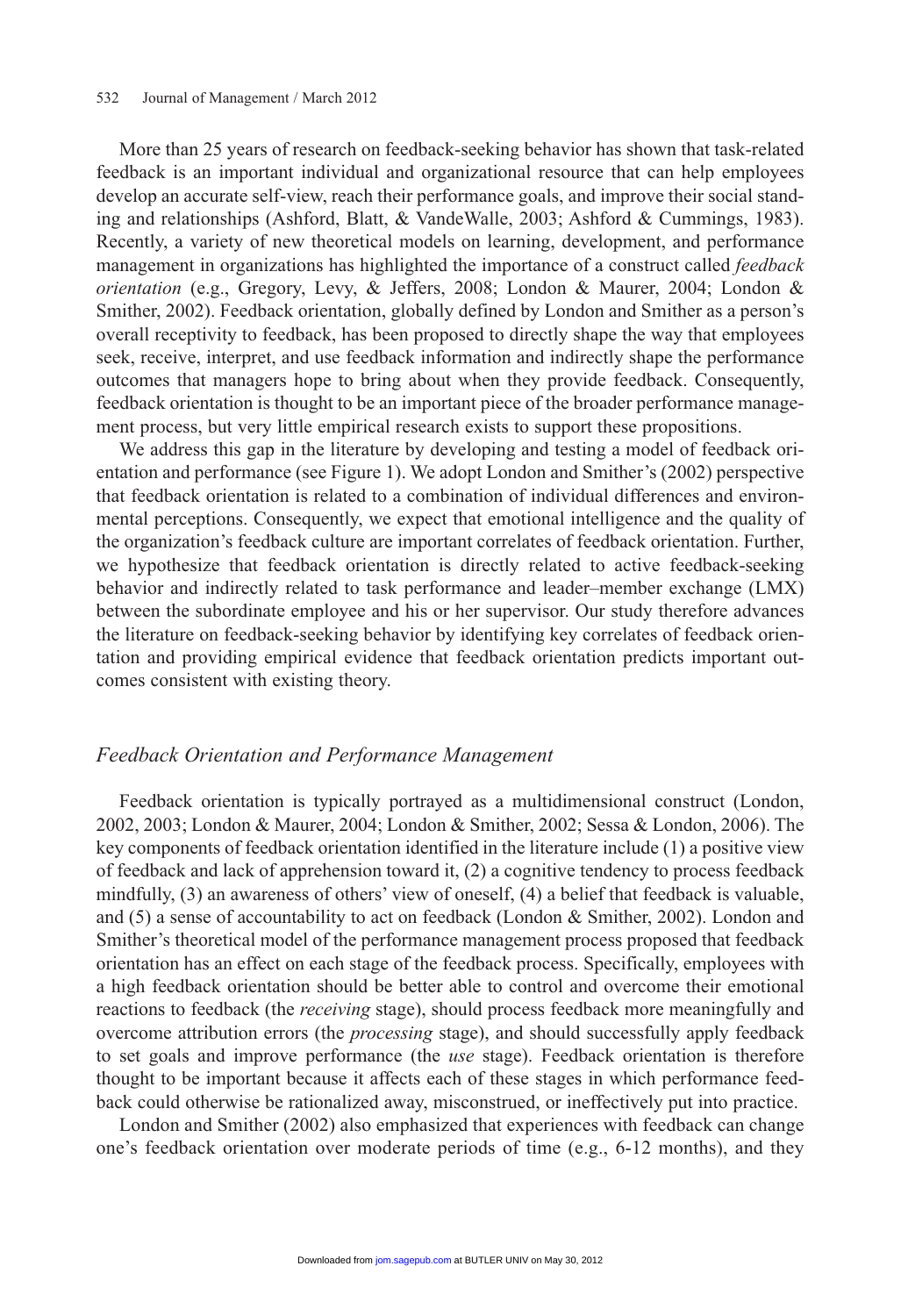

**Figure 1 Structural Model Including Standardized Path Coefficients**

suggested that managers can work to develop a high feedback orientation among their subordinates. Consequently, feedback orientation is perhaps best conceptualized as a quasi-trait, an individual difference that remains stable over moderate periods but that can be shaped by strong, consistent situational influences (Deshon & Gillespie, 2005).

Despite considerable theorizing, empirical research on feedback orientation remains quite limited to date. The only existing measure of feedback orientation, the Feedback Orientation Scale, was developed by Linderbaum and Levy (2010). Linderbaum and Levy refined the scale over two pilot studies and presented evidence of its reliability and validity using samples of employed undergraduate students and adults working full-time in a manufacturing setting. Their results indicated that feedback orientation exhibited modest, positive relationships with related individual differences such as learning goal orientation, Protestant work ethic, general self-efficacy, and positive affect. Further, it was predictive of outcomes such as self-reported job involvement, role clarity, performance appraisal session satisfaction, feedback environment perceptions, and feedback-seeking behavior. Additional research has documented that feedback orientation is also related to constructs such as promotion regulatory focus and perceived organizational support (Gregory & Levy, 2008). Taken together, these studies built a nomological network for the feedback orientation construct, but further research is needed to test the effects of feedback orientation on how employees seek and use feedback.

Many authors have proposed that feedback orientation is an important predictor of criteria such as training success, employee development, and maintaining high performance

*Note:* LMX = leader–member exchange.  $*_{p}$  < .05.  $*_{p}$  < .01.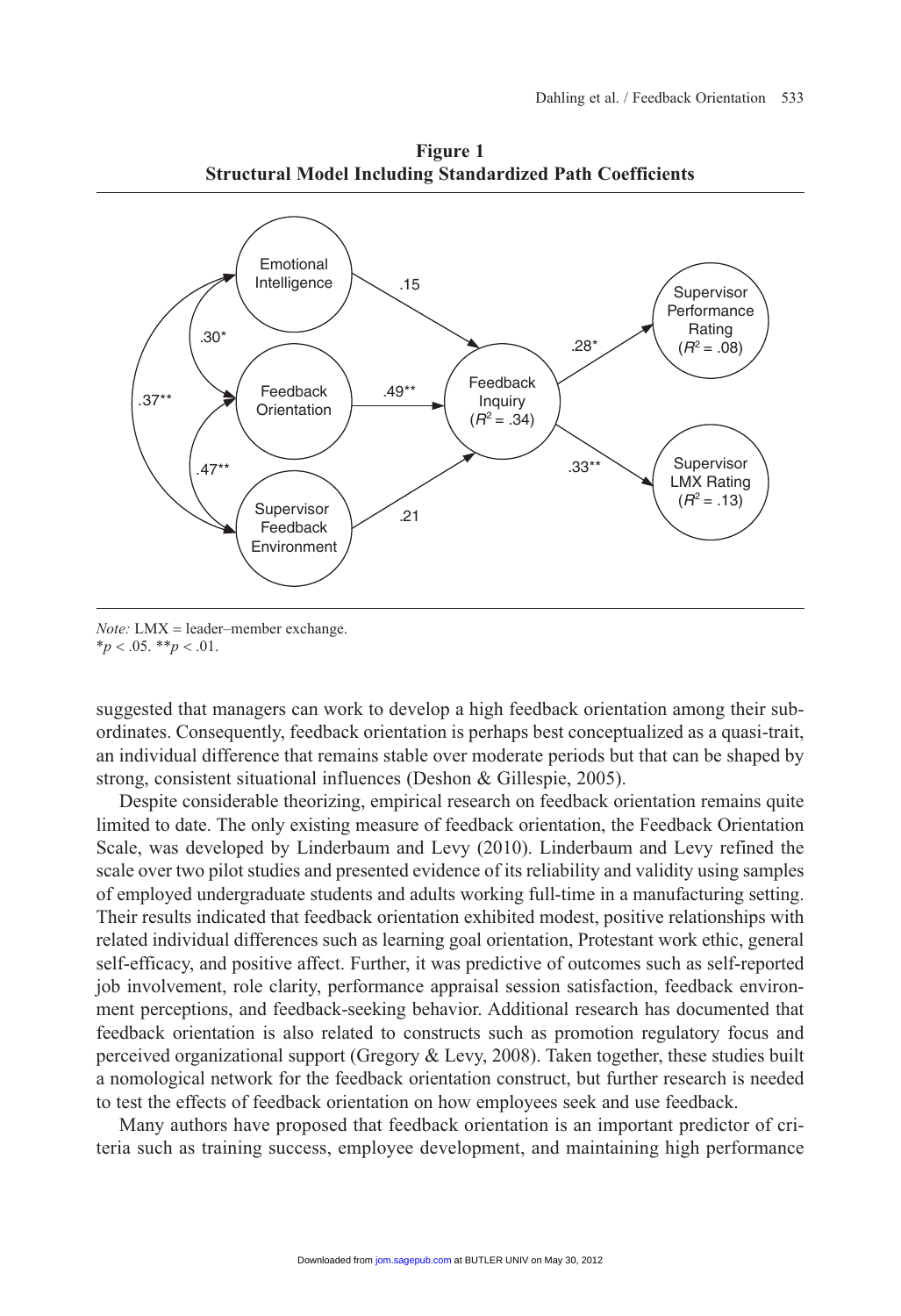standards (e.g., Gregory & Levy, 2008; Linderbaum & Levy, 2007; London, 2003; London & Smither, 2002). For example, at the individual level of analysis, Herold and Fedor (2003) proposed that trainees with a positive orientation toward feedback would have an advantage in training contexts when they must learn novel tasks and cannot rely on their internal judgments. Feedback orientation is also thought to have important implications for how leaders seek and respond to developmental feedback (London, 2002; London & Maurer, 2004), particularly within executive coaching relationships (Gregory et al., 2008) and multisource feedback systems (Smither, London, & Reilly, 2005). At the organizational level of analysis, a favorable feedback orientation has also been submitted as a characteristic of continuous learners that contributes to the development and maintenance of a successful learning culture (Sessa & London, 2006). However, all of these propositions regarding feedback orientation's relationships with learning and performance remain untested.

We advance research on feedback orientation in this study by presenting an examination of feedback orientation in a broader model of feedback-seeking behavior and performance. Specifically, we test several hypotheses concerning correlates of feedback orientation (emotional intelligence and feedback environment perceptions) and control for their effects when testing the relationship between feedback orientation and feedback-seeking behavior. We also demonstrate that feedback orientation has indirect effects on supervisor-rated task performance and LMX perceptions through enhanced feedback seeking. Our study therefore contributes to the literature on feedback orientation by identifying a mechanism through which employees with higher feedback orientation attain better performance ratings and higher quality relationships with their supervisors.

#### *Correlates of Feedback Orientation*

London and Smither (2002) noted that feedback orientation should be related to both key individual differences and aspects of the organizational context. They proposed that traits such as self-monitoring, openness to experience, and mastery goal orientation should be predictive of feedback orientation, and some support for these expectations has been found in previous research (Linderbaum & Levy, 2007, 2010). In this study, we extend London and Smither's model to test the relationship between emotional intelligence and feedback orientation. We focused on emotional intelligence, due to several points of theoretical convergence between feedback orientation, emotional intelligence, and feedback-seeking behavior that we discuss in greater detail below.

Although the construct definition of emotional intelligence is debated (e.g., Landy, 2005), most perspectives on emotional intelligence highlight a common core of abilities held by emotionally intelligent individuals (Davies, Stankov, & Roberts, 1998; Jordan, Ashkanasy, & Daus, 2009; Law, Wong, & Song., 2004; Mayer & Salovey, 1997). Specifically, people with high emotional intelligence are proposed to be (1) aware of their own emotional feelings and expressions, (2) able to appraise and understand others' emotions, (3) capable of controlling and regulating their own emotions, and (4) able to use emotions to facilitate performance. Emotional intelligence has been linked to a wide variety of organizational behaviors, such as performance, leadership, career success, conflict management, and prosocial behavior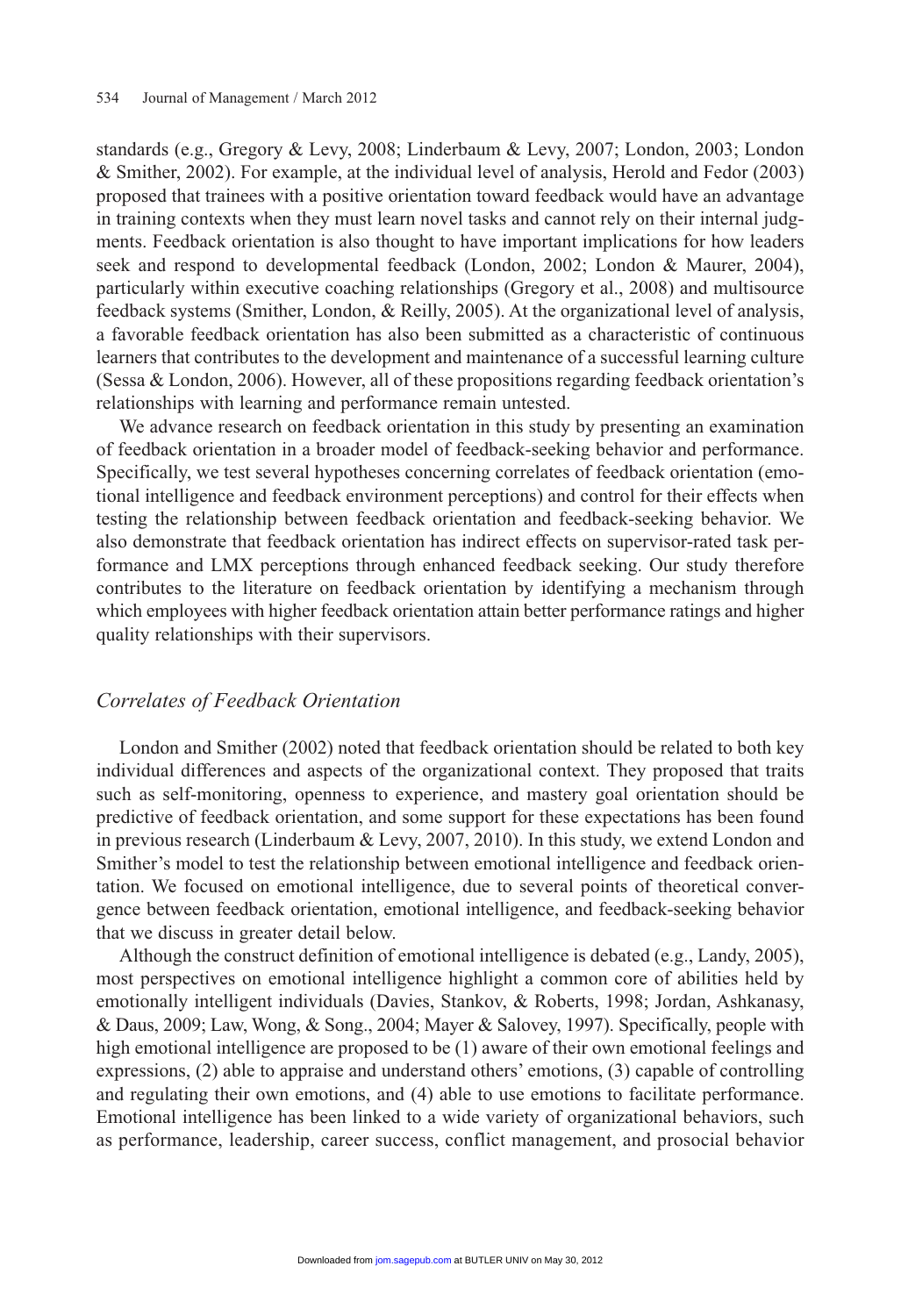(Jordan, Ashkanasy, & Ascough, 2007; Jordan, Ashkanasy, & Ashton-James, 2006; Jordan et al., 2009; Van Rooy & Viswesvaran, 2004). However, feedback researchers have noted that the role of emotional intelligence in the feedback-seeking process remains an important, unexplored direction for further study (e.g., Ashford et al., 2003).

There are several reasons why emotional intelligence and feedback orientation should be related. First, people with high emotional intelligence have an accurate self-perception. They understand their own feelings, what triggers them, and how to use them to manage goal attainment (Mayer & Salovey, 1997). Similarly, employees with a strong feedback orientation are proposed to be self-aware, open to introspection, interested in learning about themselves, and willing to follow through on feedback to improve their performance (Linderbaum & Levy, 2007; London, 2003; London & Smither, 2002). Thus, one important connection between emotional intelligence and feedback orientation is the common quality of accurately understanding the self and using this self-relevant information to achieve instrumental goals. We expect that emotionally intelligent employees are likely to also possess a high feedback orientation because of this desire to maintain accurate self-awareness.

A second connection between these constructs is their shared emphasis on being aware of social information external to the self. People with high emotional intelligence can accurately read the emotions of others and have a good sense of how others feel about them (e.g., Mayer, Caruso, & Salovey, 2000). Likewise, London (2003) suggested that employees with a strong feedback orientation are sensitive to how others feel about them and can use these insights to become more effective workers. Thus, emotionally intelligent employees are also likely to possess a high feedback orientation because of their sensitivity to others' emotional cues and ability to use social information to improve performance.

Taken in sum, we expect that emotional intelligence and feedback orientation will be positively related because both constructs involve the ability to recognize the social cues that signal goal–performance discrepancies, to determine good targets and timing for feedback seeking (Ashford et al., 2003), and to maintain self-awareness that allows one to use feedback effectively.

#### *Hypothesis 1:* Emotional intelligence will be positively related to feedback orientation.

London and Smither (2002) also proposed that feedback orientation should be related to the extent to which the organizational culture is supportive of feedback seeking on an informal, day-to-day basis. Steelman, Levy, and Snell (2004) described this aspect of the culture as the organizational feedback environment. The feedback environment is characterized by seven aspects of the organizational context, which include (1) the perceived credibility of the feedback source, (2) the quality of feedback that is available, (3) the tactfulness with which feedback is delivered, (4) the extent to which favorable feedback can be received, (5) the extent to which unfavorable feedback can be received, (6) the accessibility or availability of feedback, and (7) the extent to which feedback-seeking behavior is supported and encouraged.

London and Smither (2002) proposed that feedback culture and feedback orientation should be positively related because a supportive culture improves the likelihood that feedback will be accepted, and it communicates that learning and development are supported in the organization. As explained by Steelman et al. (2004), a supportive feedback environment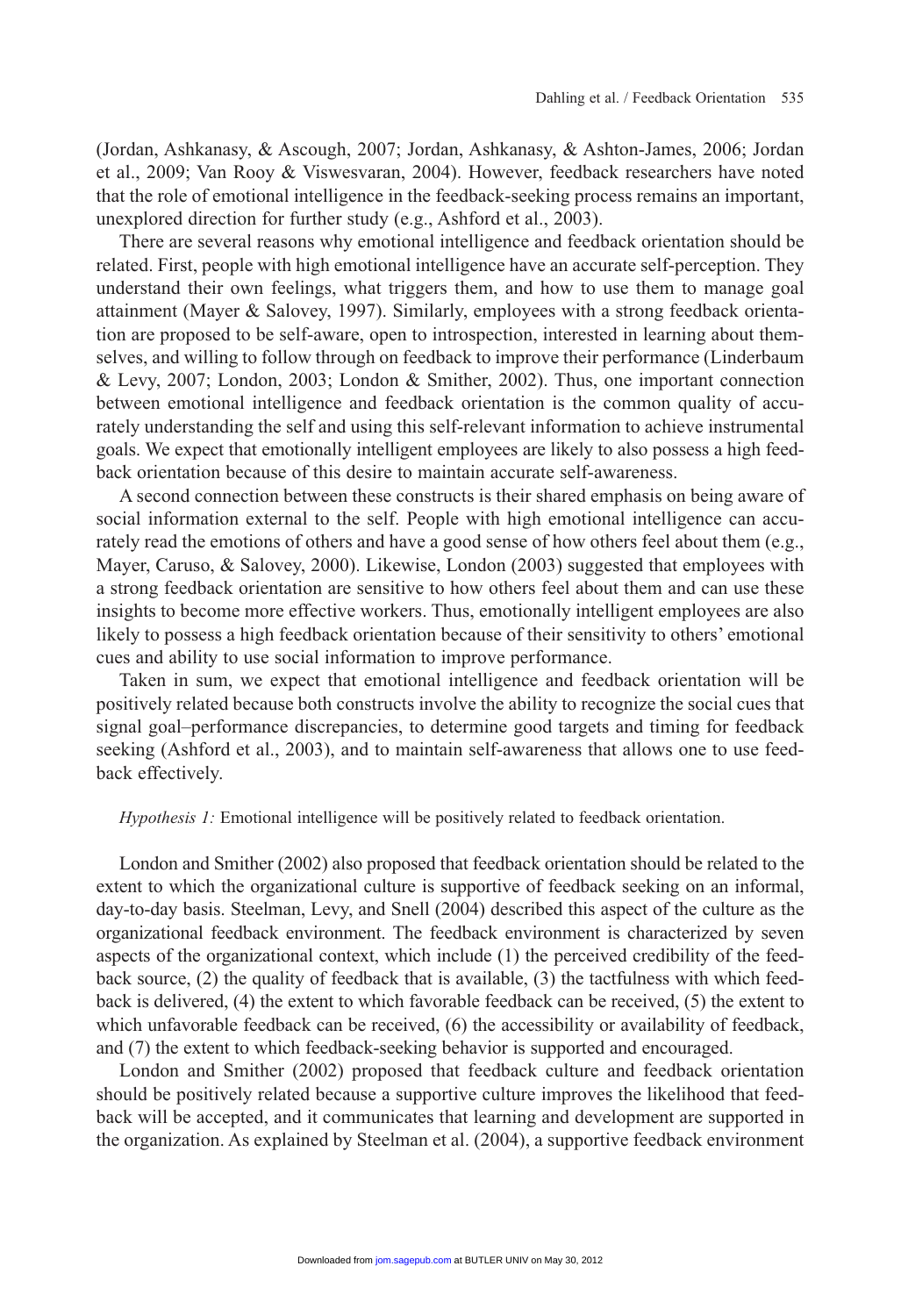is one in which high-quality feedback is delivered in a tactful and constructive manner. In such a context, feedback can help employees feel more confident in their ability to address goal–performance discrepancies and attain desired outcomes, which is likely to result in a positive relationship between feedback environment perceptions and feedback orientation. Support for this relationship has been found in preliminary validation research on the Feedback Orientation Scale, with some initial research documenting a positive relationship between feedback environment perceptions and feedback orientation (Gregory & Levy, 2008; Linderbaum & Levy, 2010). Taken in sum, we expect that employees who perceive a supportive feedback environment will also report a favorable feedback orientation.

*Hypothesis 2:* Perceptions of the feedback environment will be positively related to feedback orientation.

# *Outcomes of Feedback Orientation*

As shown in Figure 1, we expect that feedback orientation will be predictive of several criteria reported by supervisors, namely, task performance and LMX. However, we hypothesize that these proposed relationships between feedback orientation and criteria are mediated by feedback-seeking behavior. As London and colleagues have described, employees with a high feedback orientation are likely to be invested in frequently seeking feedback to maintain high performance standards (London, 2002, 2003; London & Maurer, 2004; Sessa & London, 2006). The most immediate outcome of a high feedback orientation should therefore be greater feedback-seeking behavior.

Consistent with Ashford and Cummings (1983), we draw a distinction between two methods of feedback seeking: feedback inquiry and feedback monitoring. Inquiry involves actively seeking feedback from others, whereas monitoring involves passive scanning of the work environment for information. Although inquiry is the more personally risky form of behavior because it involves exposing oneself to the judgments of others, inquiry also has the greater potential to yield more useful, specific performance feedback that can be used for goal attainment (Ashford et al., 2003). We accordingly focus on inquiry in this study and expect that employees with a better feedback orientation will engage in more feedback seeking through inquiry. Some support for this expectation was found by Linderbaum and Levy (2010), who reported that feedback orientation was positively related to active inquiry.

We expect to replicate this relationship and build on Linderbaum and Levy's (2010) findings by showing that feedback orientation relates to feedback inquiry when controlling for the effects of emotional intelligence and feedback environment perceptions. Past research has established that feedback environment perceptions are predictive of feedback-seeking behavior (Steelman et al., 2004; Whitaker, Dahling, & Levy, 2007). Ashford et al. (2003) suggested that emotional intelligence should also be related to feedback-seeking behavior because seeking feedback is an important way to attain and maintain accurate self-awareness. In sum, because we expect that emotional intelligence and feedback environment perceptions will be related to both feedback orientation and feedback inquiry, it is important to control for the effects of these correlates when testing the relationship between feedback orientation and feedback-seeking behavior.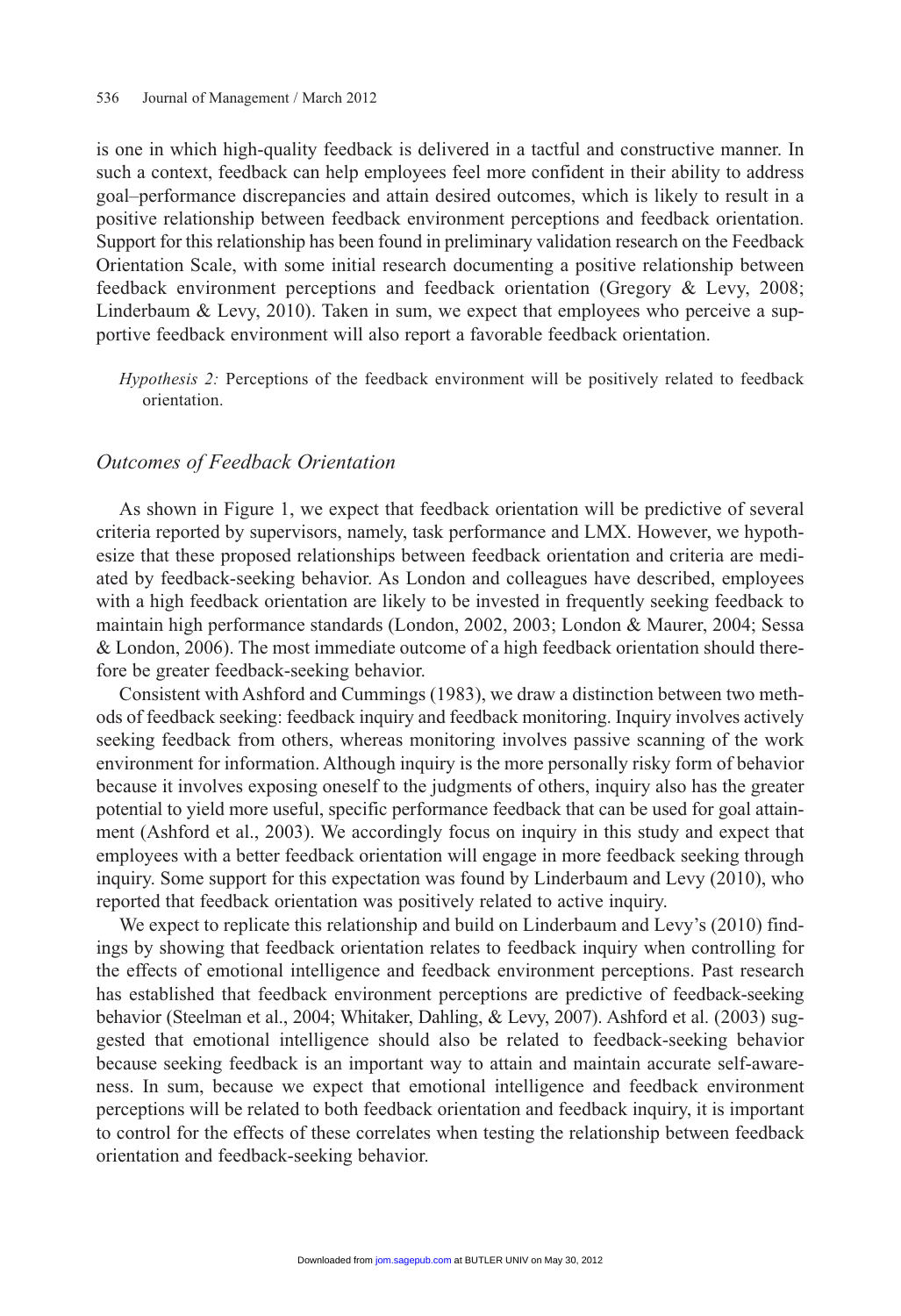*Hypothesis 3:* When controlling for the effects of feedback environment perceptions and emotional intelligence, feedback orientation will have a positive effect on feedback inquiry.

As shown in Figure 1, we expect that inquiry mediates the relationship between feedback orientation and task performance. Feedback seeking should enhance task performance by giving employees the ability to monitor and evaluate their work, address goal–performance discrepancies prior to formal performance appraisals, and set appropriate performance goals (Ashford et al., 2003). Consistent with these ideas, several researchers have shown that feedback-seeking behavior is positively related to task performance (e.g., Morrison, 1993; Renn & Fedor, 2001; Whitaker et al., 2007).

We also expect that inquiry mediates the relationship between feedback orientation and LMX, which refers to the quality of the unique exchange relationship that develops between a supervisor and subordinate (Liden, Sparrowe, & Wayne, 1997). As Lam, Huang, and Snape (2007) explained, inquiry should contribute to high-quality LMX relationships because feedback seeking helps the subordinate and supervisor to clearly define their roles and expectations for each other. This role-making process results in a stable, trusting relationship in which both parties understand each other's needs and expectations (Graen & Scandura, 1987). Further, Lam et al. pointed out that feedback-seeking behavior creates a good impression with supervisors because it communicates that the subordinate is invested in improving his or her performance. Thus, the supervisor comes to like the subordinate more because of both the clear, trusting relationship that develops and the initiative demonstrated by the subordinate. Consequently, inquiry has the potential to improve both task performance and the quality of social relationships, which suggests that it is a likely mediating mechanism to convey the effects of feedback orientation on these criteria.

To summarize, we expect that the mechanism through which feedback orientation influences task performance and LMX is feedback inquiry, and we accordingly pose the following mediation hypotheses:

*Hypothesis 4:* Feedback inquiry will mediate the relationship between feedback orientation and supervisory task performance ratings, yielding a positive, indirect relationship.

*Hypothesis 5:* Feedback inquiry will mediate the relationship between feedback orientation and supervisory LMX ratings, yielding a positive, indirect relationship.

# **Method**

# *Sample and Procedure*

Our participants were 147 employed undergraduates enrolled in psychology courses at a college in the mid-Atlantic region of the United States. All participants completed the study in exchange for voluntary course credit. Each participant first completed a self-report survey measuring emotional intelligence, perceptions of the feedback environment, feedback orientation, and feedback inquiry in small-group settings. After finishing the survey, the participant was given a postage-paid envelope containing a survey for his or her supervisor, who subsequently reported task performance ratings and perceptions of LMX quality for the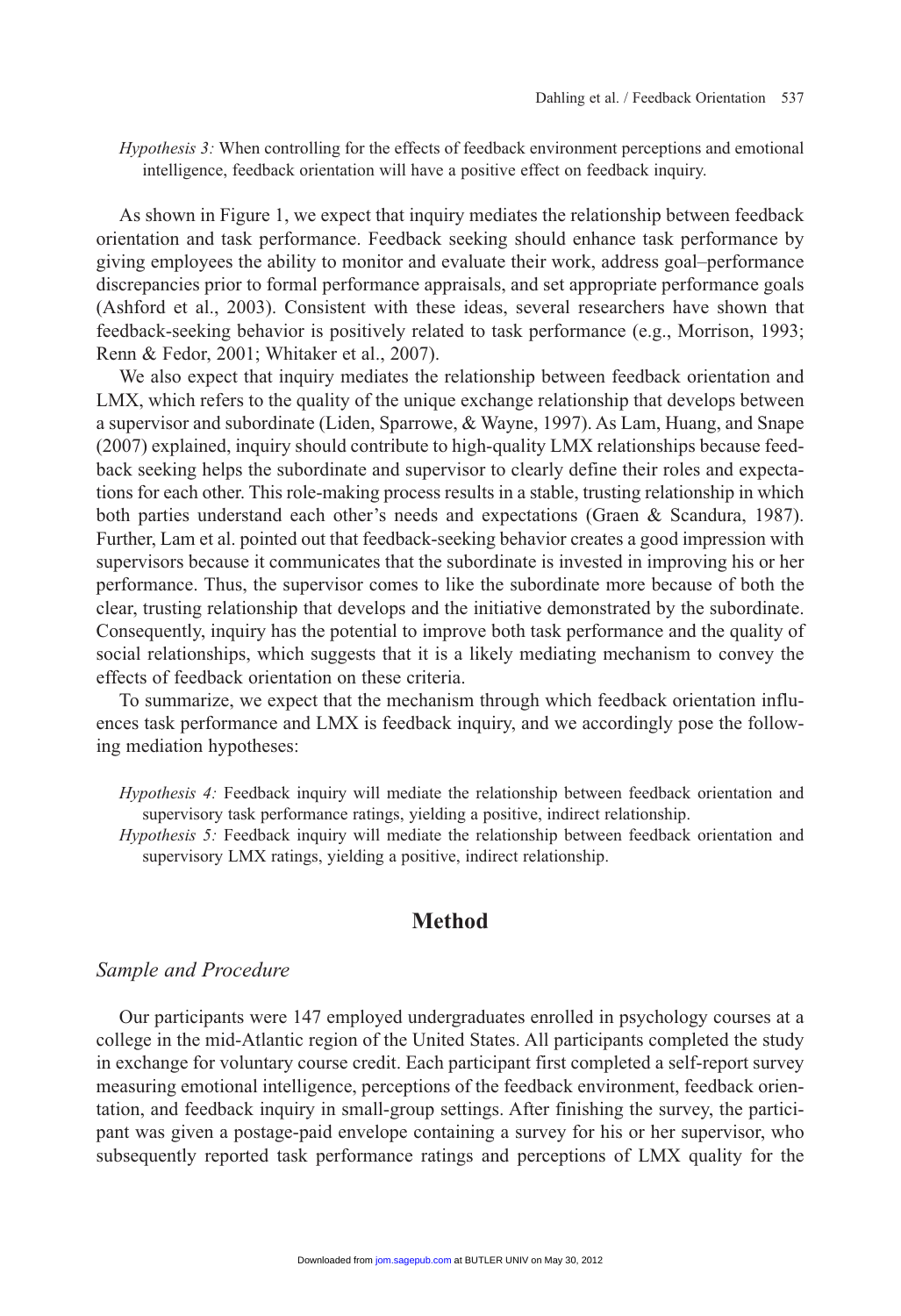subordinate. Supervisor surveys were returned to us through the mail; both the subordinate and supervisor remained blind to each other's responses. We received 126 matched supervisor responses, yielding an 85.7% response rate.

The subordinate sample contained both traditional and nontraditional students. The average organizational tenure was 21.63 months, and the participants worked an average of 19.4 hours per week (range of 10-45 hours). Their mean age was 21.75 years. The sample was 78.1% female and reported considerable racial and ethnic diversity; participants were 59.6% Caucasian, 16.4% African American, 6.8% Latino/Latina, 7.5% Asian American, 4.8% Pacific Islander, and 4.8% who identified as some other race or ethnicity. Some representative job titles of the subordinate employees included computer repair technician, receptionist, server, sales associate, medical assistant, and teacher.

The supervisors in the sample reported a mean age of 36.56 years, a mean tenure of 7.75 years with their organizations, and a mean of 17.80 months supervising the subordinate participants. This sample was 58.9% female and 81.3% Caucasian, 3.1% African American, 7.0% Latino/Latina, 3.9% Asian American, and 4.7% who identified as some other race or ethnicity. Job titles reported by the supervisors included nurse manager, president, store manager, and principal.

# *Measures*

Unless otherwise indicated, all responses were made on a 5-point Likert-type scale with response options ranging from 1 (*strongly disagree*) to 5 (*strongly agree*).

*Subordinate measures.* Emotional intelligence was measured with the Wong and Law Emotional Intelligence Scale (Wong & Law, 2002). This 16-item measure ( $\alpha = .88$ ) measures four dimensions of emotional intelligence: self-emotions appraisal, others' emotions appraisal, use of emotions, and regulation of emotions. Sample items from each dimension, respectively, include "I really understand what I feel," "I am sensitive to the feelings and emotions of others," "I always set goals for myself and then try my best to achieve them," and "I am quite capable of handling my own emotions."

The feedback environment was measured with the short form of the Supervisor Feedback Environment Scale (Rosen, 2006; Steelman et al., 2004). The 21-item scale ( $\alpha$  = .91) measures seven dimensions of the feedback environment, namely, source credibility, feedback quality, feedback delivery, providing favorable feedback, providing unfavorable feedback, source availability, and promoting feedback seeking. Sample items include "I have confidence in the feedback my supervisor gives me" (source credibility) and "My supervisor is tactful when giving me performance feedback" (feedback delivery). Although a parallel measure was developed by Steelman et al. to assess the coworker feedback environment, we focused exclusively on the supervisor feedback environment because our criterion ratings were made by supervisors.

Feedback orientation was measured with the Feedback Orientation Scale, a 20-item scale  $(\alpha = .87)$  developed by Linderbaum and Levy (2010). The scale is based on London and Smither's (2002) construct definition and organizes the components of feedback orientation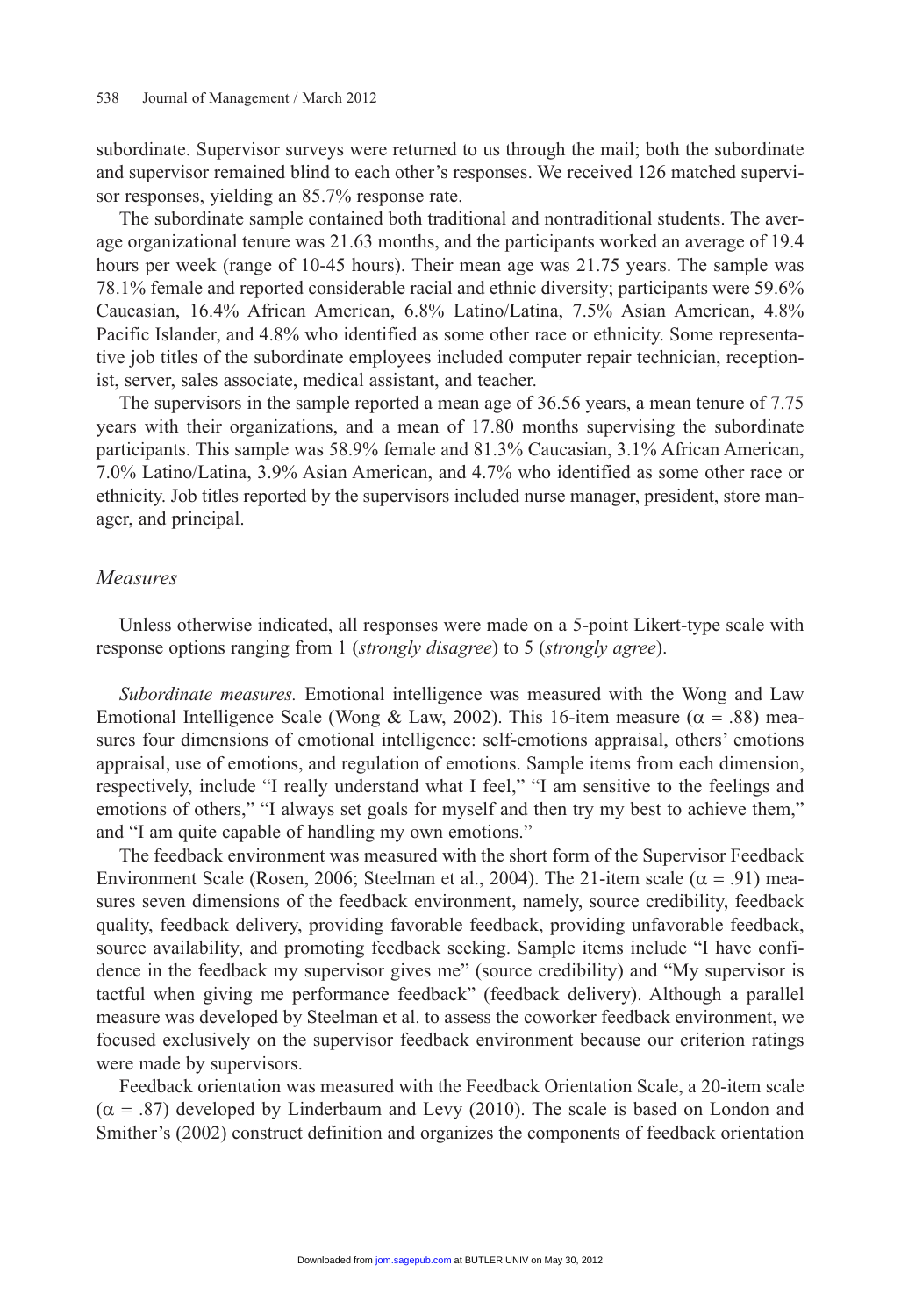into four dimensions, namely, perceived utility of feedback, accountability to use feedback, social awareness, and self-efficacy about dealing with feedback. Sample items from these four dimensions, respectively, include "Feedback contributes to my success at work," "It is my responsibility to apply feedback to improve my performance," "Feedback lets me know how I am perceived by others," and "I feel self-assured when dealing with feedback." Although this is a new scale, validity evidence has been reported by Linderbaum and Levy (2010) and by Gregory and Levy (2008).

Feedback inquiry was measured with a seven-item scale ( $\alpha = .81$ ) made by combining a four-item measure reported by Ashford and Black (1996) with a three-item measure reported by Williams and Johnson (2000). Sample items include "Sought out feedback on your performance during your assignments" and "Asked your boss for information about what is required for you to function successfully on the job." Reponses were on a 5-point scale ranging from 1 (*never*) to 5 (*very frequently*).

*Supervisor measures.* Leader–member exchange was measured using the LMX-7 (Graen & Uhl-Bien, 1995). The LMX-7 is written from the perspective of the subordinate, so we followed the common practice of providing the supervisor with mirrored versions of the items  $(\alpha = .85)$  that instead assessed the quality of the relationship from the supervisor's perspective (e.g., Maslyn & Uhl-Bien, 2001). Sample items include "This subordinate understands my job problems and needs" and "This subordinate helps me solve problems with my work."

Task performance was measured using a four-item scale ( $\alpha = .78$ ) adapted from Alper, Tjosvold, and Law (2000). Sample items include "The level of initiative displayed by this employee is . . ." and "The quantity of work output created by this employee is. . . ." Responses were on a 5-point Likert-type scale with anchors ranging from 1 (*poor*) to 5 (*excellent*).

# **Results**

# *Measurement Model*

Table 1 reports the means, standard deviations, reliabilities, and correlations of scale scores. As shown in this table, few demographic variables were related to endogenous variables in the model. However, because subordinate age was positively related to LMX ratings, we controlled for the effects of age on LMX ratings in our model tests. No other demographic variables were included in the model.

Because our constructs were all measured with survey instruments, we began by testing the possibility that common method variance (CMV; Podsakoff, MacKenzie, Lee, & Podsakoff, 2003) may have influenced the magnitude of the relationships we observed. Consistent with the options for evaluating CMV presented by Podsakoff et al., we conducted single-method-factor tests for the effects of CMV among the subordinate-reported variables (feedback orientation, feedback environment, emotional intelligence, and inquiry) and the supervisor-reported variables (LMX and task performance). With respect to the subordinate measures, we first ran a measurement model without the inclusion of a latent methods factor,  $\chi^2_{(183)} = 333.67$ ,  $p < .001$ ; comparative fit index (CFI) = .86, root mean square error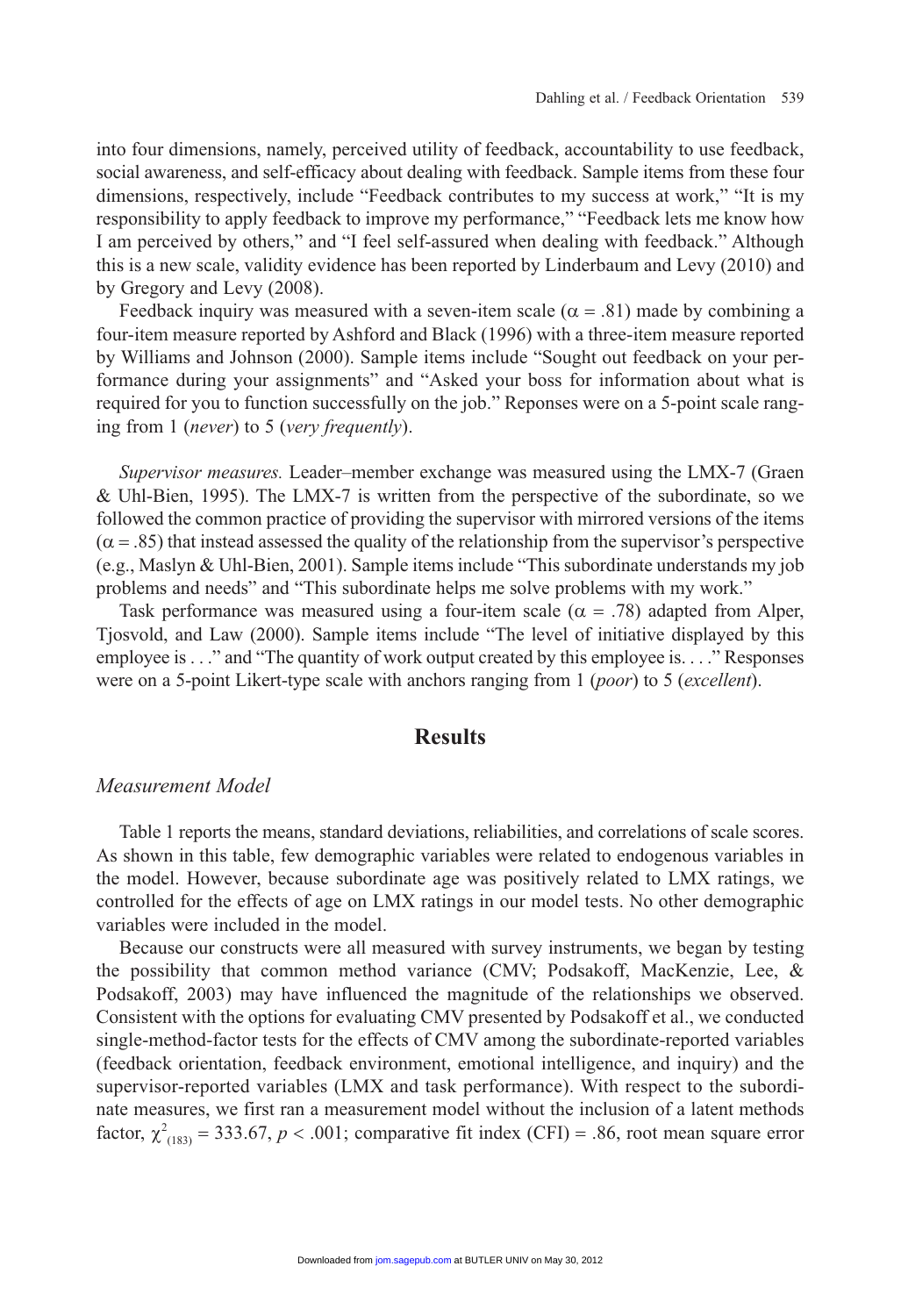| Between Overall Scale Scores     |                  |                          |              |         |                 |         |         |        |        |        |                          |        |    |
|----------------------------------|------------------|--------------------------|--------------|---------|-----------------|---------|---------|--------|--------|--------|--------------------------|--------|----|
|                                  | $\boldsymbol{M}$ | SD                       | 1            | 2       | 3               | 4       | 5       | 6      | 7      | 8      | 9                        | 10     | 11 |
| 1. Emotional<br>intelligence     | 3.96             | 0.49                     | .88          |         |                 |         |         |        |        |        |                          |        |    |
| 2. Feedback<br>environment       | 3.91             | 0.52                     | $.42**$      | .91     |                 |         |         |        |        |        |                          |        |    |
| 3. Feedback<br>orientation       | 3.60             |                          | $0.42$ .32** | $.37**$ | .87             |         |         |        |        |        |                          |        |    |
| 4. Feedback<br>inquiry           | 2.79             | 0.69                     | .11          | $.44**$ | $.39**$         | .81     |         |        |        |        |                          |        |    |
| 5. Task<br>performance           | 4.32             | 0.53                     | .05          | $.23*$  | $.16^{\dagger}$ | $.22*$  | .78     |        |        |        |                          |        |    |
| 6. Leader-<br>member<br>exchange | 4.16             | 0.52                     | .09          | $.33**$ | $.15^{\dagger}$ | $.26**$ | $.67**$ | .85    |        |        |                          |        |    |
| 7. Gender                        |                  |                          | .08          | $-.04$  | $-.05$          | $-.13$  | $-.02$  | $-.08$ |        |        |                          |        |    |
| 8. Age                           | 21.75            | $16.95 - 21*$            |              | $-.01$  | $-.05$          | .04     | .10     | $.18*$ | .04    |        |                          |        |    |
| 9. Race                          |                  |                          | .00          | .05     | .03             | $-.03$  | $-.01$  | $-.01$ | $-.14$ | $-.05$ | $\overline{\phantom{0}}$ |        |    |
| 10. Job type                     |                  | $\overline{\phantom{0}}$ | .01          | .04     | $-.03$          | .09     | .11     | .12    | .11    | $-.06$ | .05                      |        |    |
| 11. Tenure<br>(months)           | 21.63            | 33.94                    | .01          | .01     | $-.06$          | $-.07$  | .01     | .17    | .03    | $-.01$ | .05                      | $.20*$ |    |

| Table 1                                                            |
|--------------------------------------------------------------------|
| <b>Means, Standard Deviations, Reliabilities, and Correlations</b> |
| <b>Between Overall Scale Scores</b>                                |

 $\phi_p$  < .10.  $\phi_p$  < .05. \*\**p* < .01.

of approximation  $(RMSEA) = .07$ , standardized root mean square residual  $(SRMR) = .08$ . We then modified the measurement model to add a latent methods factor on which all indicators were set to have an equivalent loading to prevent the model from being underidentified,  $\chi^2_{(181)} = 330.33, p < .001$ ; CFI = .86, RMSEA = .07, SRMR = .08. A chi-square difference test shows that the model fit was not significantly improved based on the addition of the latent common method factor,  $\Delta \chi^2_{(2)} = 3.34$ ,  $p > .05$ , suggesting that the common measurement method did not distort our findings. We found similar results when evaluating the supervisor-reported variables. The fits for the measurement model,  $\chi^2_{(42)} = 78.31$ ,  $p < .001$ ;  $CFI = .94$ , RMSEA = .08, SRMR = .05, and the measurement model with a latent methods factor,  $\chi^2_{(40)} = 76.82$ ,  $p < .001$ ; CFI = .94, RMSEA = .08, SRMR = .05, were quite similar. Again, a chi-square difference test showed that the model fit was not significantly improved based on the addition of the latent common method factor,  $\Delta \chi^2_{(2)} = 1.49$ ,  $p > .05$ . Consequently, we concluded that CMV was not a source of bias in our results.

Our next step was to test the measurement model with a confirmatory factor analysis following the procedures recommended by Kline (2005). Emotional intelligence was indicated by four parcels created by calculating the scale scores associated with each of the four a priori dimensions measured by the scale (Hall, Snell, & Foust, 1999). We followed the same practice to create seven parceled indicators of the supervisor feedback environment and four parceled indicators of feedback orientation. The unidimensional feedback inquiry, task performance, and LMX scales were indicated by their individual items. Age was treated as a latent variable indicated by a single item (Anderson & Gerbing, 1988). Using the various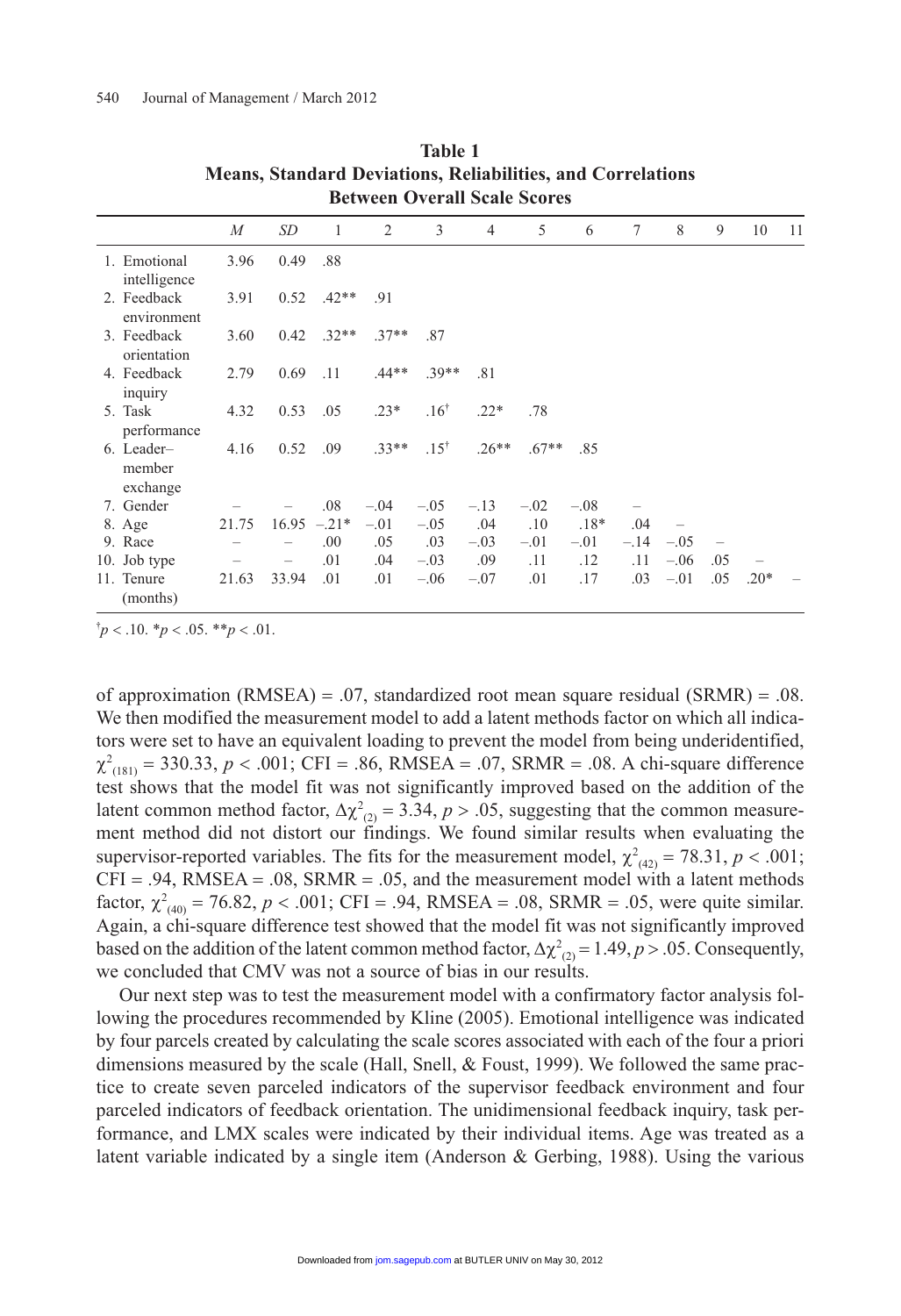guidelines for evaluating model fit that have been proposed by Browne and Cudeck (1993), Hu and Bentler (1999), and Kline (2005), we concluded that our measurement model had an acceptable fit to the data,  $\chi^2_{(474)} = 661.87, p < .001$ ; CFI = .89, Tucker-Lewis index (TLI) = .86, RMSEA = .06, SRMR = .07.

Before proceeding to a test of our structural model, we compared our hypothesized measurement model to an alternative measurement model in which all of the feedback-related constructs (feedback orientation, feedback environment perceptions, and feedback inquiry) served as indicators of a global feedback construct. Such a model posits that these feedbackrelated variables are not discriminant from each other. Overall, this alternative model exhibited very poor fit to the data,  $\chi^2_{(485)} = 903.31, p < .001$ ; CFI = .71, TLI = .69, RMSEA = .08, SRMR = .10. Given that the hypothesized measurement model fit much better,  $\Delta \chi^2_{(11)}$  = 241.44,  $p < 0.001$ , we concluded that the feedback constructs were indeed discriminant and advanced to testing the structural model.

# *Structural Model*

The results of the structural model are depicted in Figure 1, which also demonstrated acceptable fit to the data,  $\chi^2_{(482)} = 677.33$ ,  $p < .001$ ; CFI = .89, TLI = .86, RMSEA = .06, SRMR = .09. A chi-square difference test indicates that the structural model did not exhibit significantly worse fit to the data than the hypothesized measurement model, providing support for the more parsimonious structural model,  $\Delta \chi^2_{(8)} = 15.46, p > .05$ .

We next compared our structural model to an alternative model (Kline, 2005). Our hypothesized structural model placed LMX as an outcome of the feedback-seeking process, consistent with the perspective of Lam et al. (2007) that feedback-seeking behavior helps to establish the supervisor and subordinate roles. However, other authors have modeled LMX as an antecedent of the feedback-seeking process (e.g., Chen, Lam, & Zhong, 2007; Lee, Park, Lee, & Lee, 2007), reasoning that subordinates are more comfortable with seeking feedback when it comes from leaders with whom they have a good relationship. Thus, our alternative model closely followed the structural model depicted in Figure 1, except that LMX was modeled as a fourth antecedent of inquiry instead of an outcome of inquiry. Overall, this alternative model did not fit the data as well as the hypothesized structural model,  $\chi^2_{(482)} = 685.06, p < .001$ ; CFI = .86, TLI = .85, RMSEA = .06, SRMR = .11. The hypothesized structural model with LMX as an outcome of inquiry, rather than an antecedent of feedback orientation, displayed better fit to the data.

# *Tests of Hypotheses*

We evaluated our hypotheses with respect to the structural equation model path coefficients reported in Figure 1. Hypothesis 1 stated that emotional intelligence would be positively related to feedback orientation, and Hypothesis 2 predicted that the supervisor feedback environment perceptions would be positively related to feedback orientation. As shown in Figure 1, both hypotheses were supported with moderate, positive relationships.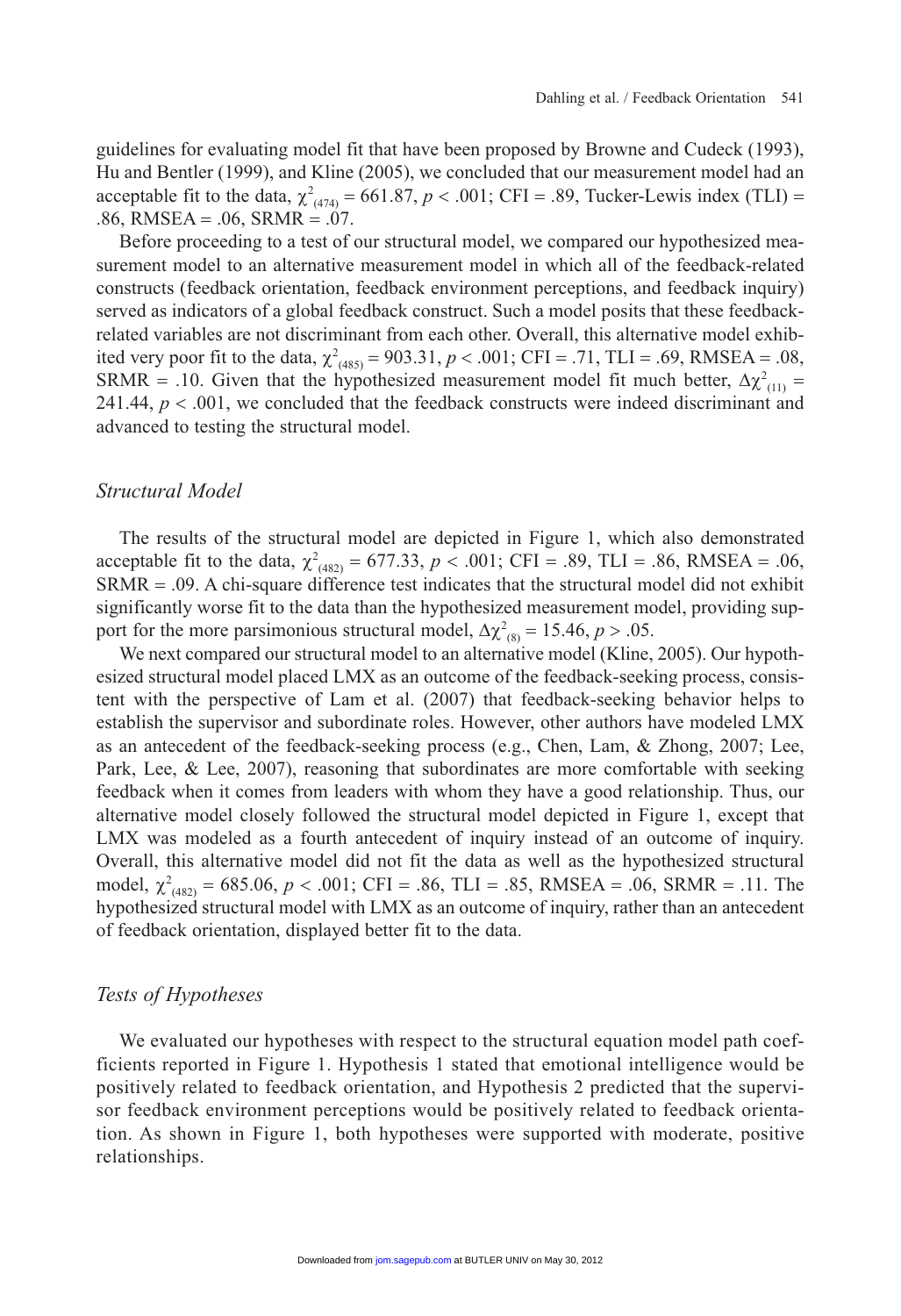In Hypothesis 3, we predicted that feedback orientation would have a significant direct effect on inquiry when controlling for the effects of feedback environment perceptions and emotional intelligence. This hypothesis was also supported; although Table 1 shows that both feedback environment perceptions and feedback orientation were correlated with inquiry, when inquiry was regressed on all three predictors only feedback orientation retained a significant effect ( $\beta = .49$ ,  $p < .01$ ). We also hypothesized indirect effects of feedback orientation on supervisor ratings of task performance in Hypothesis 4 and on LMX in Hypothesis 5. We found that inquiry was positively related to both performance  $(\beta = .28, p < .05)$  and LMX ratings ( $\beta = .33$ ,  $p < .01$ ). A Sobel test indicated that the indirect effect of feedback orientation on performance via inquiry was significant in support of Hypothesis 4 ( $\alpha\beta$  = .14, *p* < .05). Similarly, the indirect effect of feedback orientation on LMX via inquiry was also significant in support of Hypothesis 5 ( $\alpha\beta$  = .16, *p* < .05). Our results therefore demonstrate that feedback orientation has proximal effects on feedback inquiry and distal effects on supervisor ratings of important criteria.

# **Discussion**

Feedback orientation is an important quasi-trait that has the potential to affect the performance management process in many respects. To date, research on feedback orientation has consisted of theoretical propositions or scale development and validation studies (Linderbaum & Levy, 2010; London, 2003; London & Smither, 2002). In contrast, our empirical study highlights the important place that feedback orientation has in the feedback-seeking process and demonstrates its relevance for organizational researchers and managers.

Consistent with London and Smither's (2002) theoretical model, we found support for the proposition that feedback orientation is related to environmental perceptions and individual differences. Specifically, we found that both emotional intelligence and perceptions of the supervisor feedback environment had positive, moderate relationships with feedback orientation. These findings further elaborate the traits and situational conditions that contribute to the development of a high feedback orientation. Further, we found that feedback orientation had a significant effect on inquiry when controlling for these variables. In fact, the bivariate relationship between feedback environment perceptions and feedback inquiry became nonsignificant when feedback orientation was included in the structural model, as shown in Figure 1.

Our findings are also noteworthy because we responded to Ashford et al.'s (2003) call to examine the role of emotional intelligence in the feedback-seeking process. Despite some areas of conceptual overlap, we demonstrated that feedback orientation was only moderately related to emotional intelligence. Further, self-reported emotional intelligence was not significantly related to feedback inquiry. Future research using a performance-based measure of emotional intelligence, such as the MSCEIT (Mayer, Salovey, Caruso, & Sitarenios, 2003), may help shed further light on the relationships between emotional intelligence, feedback orientation, and feedback inquiry.

Lastly, we demonstrated that feedback orientation is related to important criteria through enhanced feedback inquiry. As Ashford et al. (2003) summarized in their review, feedbackseeking behavior has considerable potential to yield performance improvements, enhanced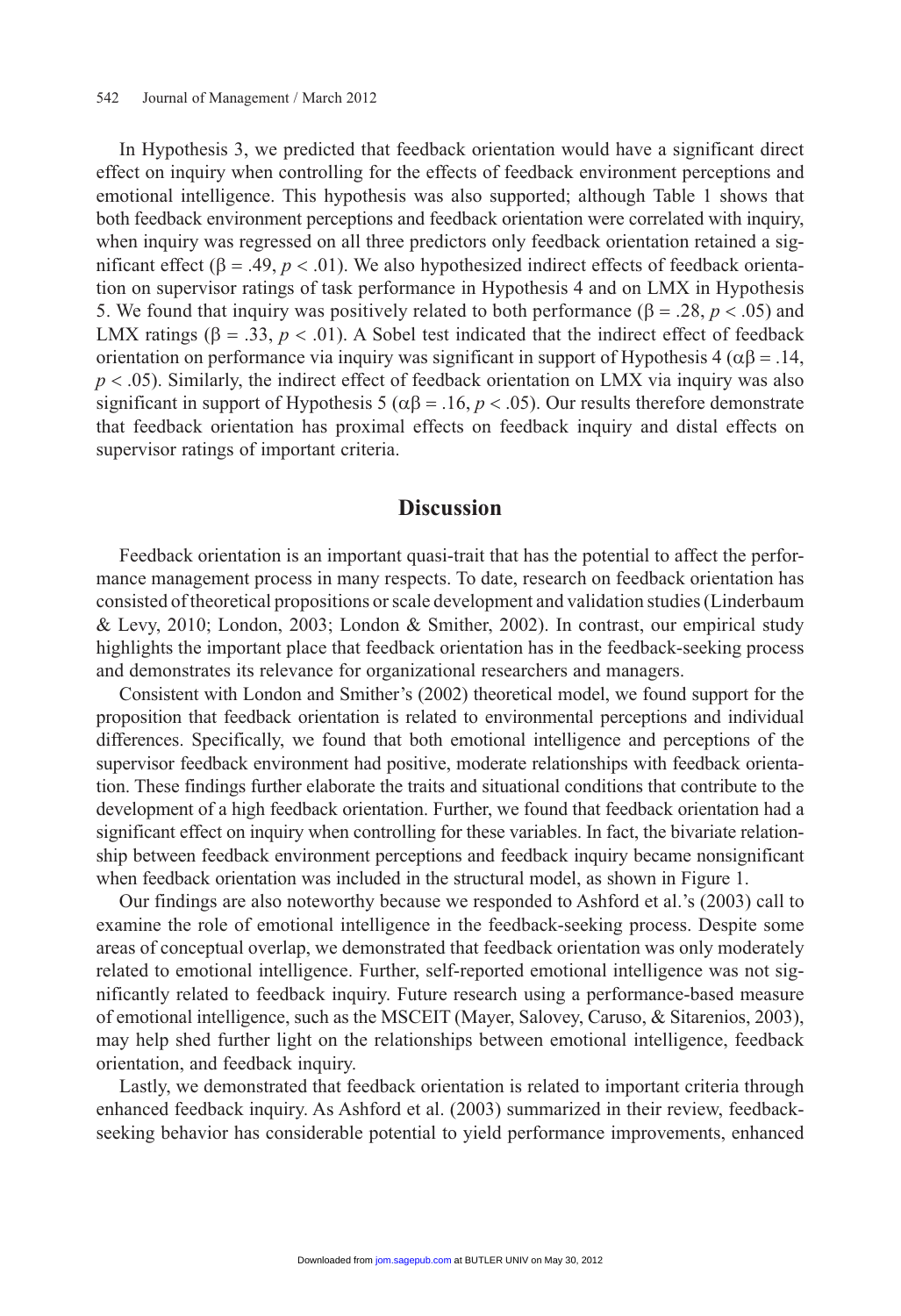role clarity, and a positive public image. Our findings show that feedback orientation has a strong, direct effect on feedback-seeking behavior and indirect effects on supervisor ratings of performance and LMX, providing the first empirical support for London and Smither's (2002) assertion that feedback orientation plays an important role in the performance management process. Managers who work to improve feedback orientation are likely to benefit from more active inquiry in uncertain situations, better performance, and improved relationships with their subordinates.

# *Implications for Research and Practice*

The relationship that we found between feedback environment perceptions and feedback orientation has clear implications for practice. Consistent with London and Smither's (2002) theory, employees seem likely to develop a positive orientation toward feedback and development based on the supportiveness of the feedback environment set by their supervisors. Our findings indicate that supervisors should strive to be accessible; to encourage feedbackseeking behavior; and to try to consistently provide credible, tactful, and high-quality feedback to their subordinates. Because feedback orientation is a malleable quality over moderate periods of time (e.g., 6-12 months), it seems likely that employees with a poor orientation toward feedback could become more receptive to it provided that the feedback context is improved. Future research should build on our findings to examine the extent to which a supportive coworker feedback environment (Steelman et al., 2004) further contributes to a high feedback orientation.

Although we found that emotional intelligence is related to feedback orientation, more research is needed to identify other individual differences that are good predictors of a high feedback orientation. Some preliminary validation evidence for the Feedback Orientation Scale indicates that feedback orientation is positively correlated with individual differences such as learning goal orientation, positive affect, and promotion regulatory focus, and negatively correlated with traits such as external locus of control (Gregory & Levy, 2008; Linderbaum & Levy, 2007). However, further research is needed to elaborate on these findings by testing them in broader models that also control for the effects of the organizational context, as we did in this study by including feedback environment perceptions.

Further research is also needed to explore how feedback orientation shapes LMX in a longitudinal sense. According to Graen and Scandura (1987), LMX develops in three basic stages: *role taking*, in which the employee assumes the subordinate role; *role making*, in which trust between the supervisor and subordinate is built on the basis of initial exchanges of dedication, loyalty, and resources; and *role routinization*, in which the social exchange relationship solidifies. Feedback orientation should play an important role in the role-making process that contributes to high-quality LMX relationships. Employees with a high feedback orientation pay attention to the feedback they receive from their supervisors and try their best to act on it in a constructive and responsible fashion (London & Smither, 2002). We submit that this willingness to process feedback mindfully, change behaviors, and develop oneself communicates to supervisors that employees with a high feedback orientation are responsive and invested in improving performance. Consistent with social exchange theory,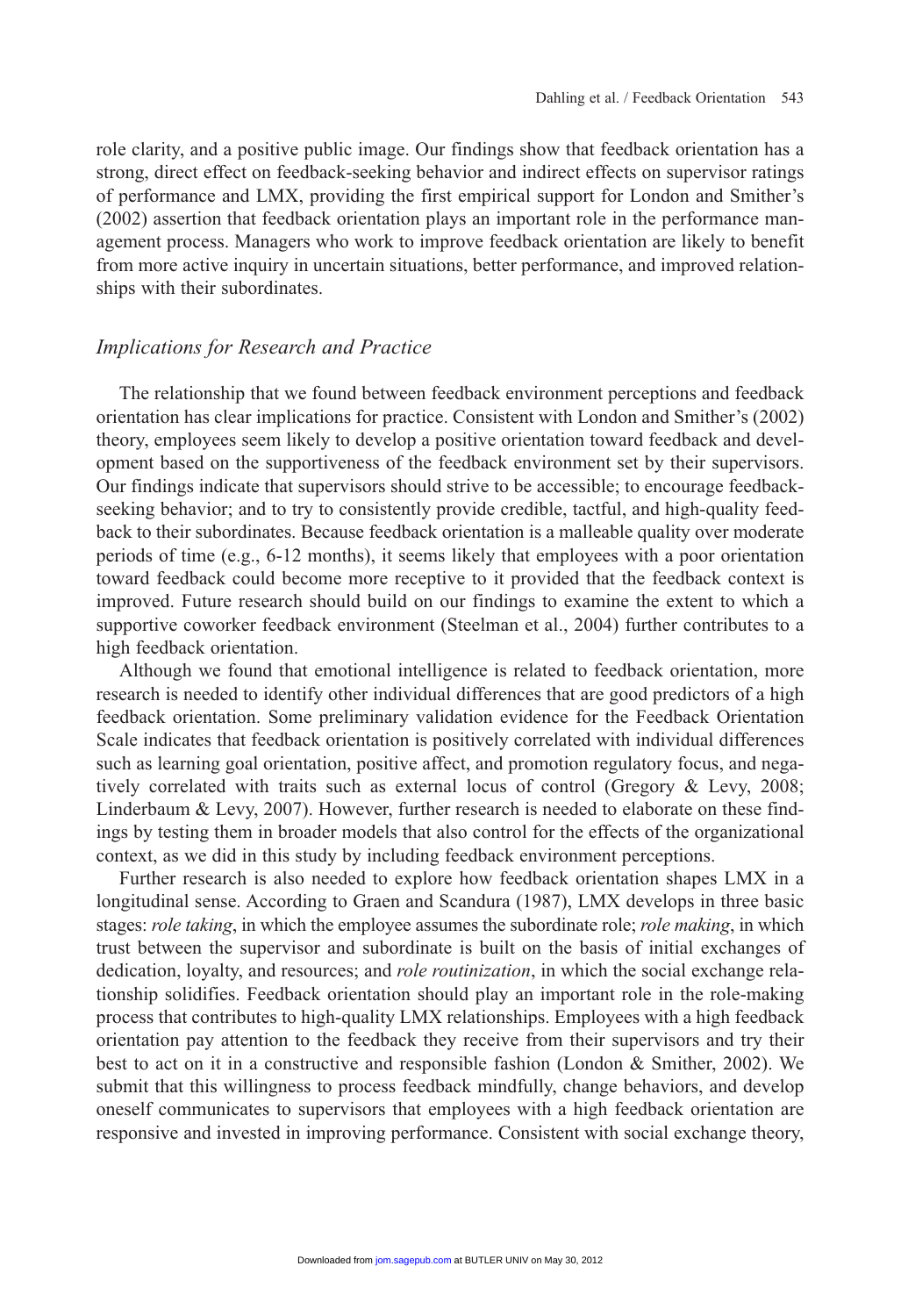supervisors are likely to respond to this demonstrated dedication with reciprocated trust, liking, and the establishment of a firm transactional relationship (Cropanzano & Mitchell, 2005). Future research could examine in greater detail how feedback orientation contributes to the development of high-quality relationships during these stages over time.

More research is also needed to test moderators of the observed relationships. For example, feedback orientation and feedback-seeking behavior may have stronger effects on performance for employees in very complex or uncertain jobs. Being receptive to feedback and using feedback information effectively to adjust goals and behaviors would be especially important in these types of challenging positions. We also suggest that a high feedback orientation may be a more valuable characteristic for newer or inexperienced employees. Many of the proposed benefits of feedback orientation concern advantages in training contexts (e.g., Herold & Fedor, 2003) and learning environments (Sessa & London, 2006) that may be especially critical to improving performance when employees are new to a role.

### *Limitations*

One strength of our study is that our organizational criteria were reported by a supervisor rather than the subordinate participant. However, our feedback constructs (feedback environment, orientation, and inquiry) were all self-reported. Although we tested for the potential effects of common method bias in our measurement model, our results could be strengthened by including a behavioral or other-rated measure of feedback inquiry.

A second limitation of our study is that our data are cross-sectional. London and Smither (2002) suggested that feedback orientation is malleable over moderate periods of time. This proposition implies that improvements in feedback orientation should lead to greater inquiry, and subsequently increased performance and LMX. Further research using repeated measures and a longitudinal design is necessary to confirm this process.

# *Conclusion*

Feedback orientation remains an important but largely unexplored construct in the performance management literature. Despite considerable theoretical interest in its effects on learning and development, virtually no empirical research has tested its relationships with organizational outcomes. Our study is therefore an important first step in developing a better understanding of how a high feedback orientation can be developed and leveraged in the workplace.

# **References**

Anderson, J. C., & Gerbing, D. W. 1988. Structural equation modeling in practice: A review and recommended two-step approach. *Psychological Bulletin*, 103: 411-423.

Alper, S., Tjosvold, D., & Law, K. S. 2000. Conflict management, efficacy, and performance in organizational teams. *Personnel Psychology,* 53: 625-642.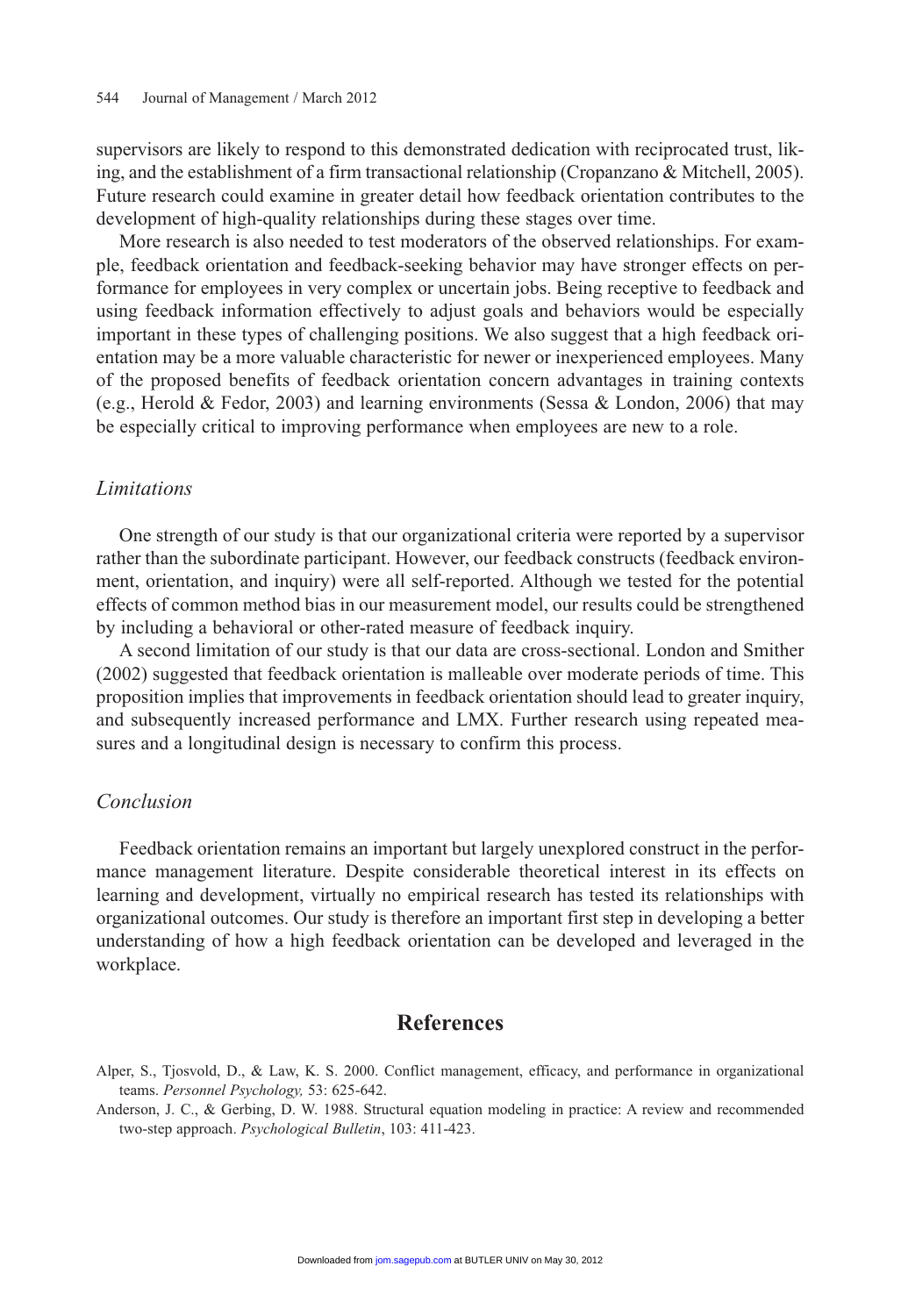- Ashford, S. J., & Black, J. S. 1996. Proactivity during organizational entry: The role of desire for control. *Journal of Applied Psychology,* 81: 199-214.
- Ashford, S. J., Blatt, R., & VandeWalle, D. 2003. Reflections on the looking glass: A review of research on feedbackseeking behavior in organizations. *Journal of Management,* 29: 773-799.
- Ashford, S. J., & Cummings, L. L. 1983. Feedback as an individual resource: Personal strategies of creating information. *Organizational Behavior and Human Performance,* 32: 370-398.
- Browne, M. W., & Cudeck, R. 1993. Alternative ways of assessing model fit. In K. A. Bollen & J. S. Long (Eds.), *Testing structural equation models:* 136-162. Newberry Park, CA: Sage.
- Chen, Z., Lam, W., & Zhong, J. A. 2007. Leader–member exchange and member performance: A new look at individual-level negative feedback-seeking behavior and team-level empowerment climate. *Journal of Applied Psychology,* 92: 202-212.
- Cropanzano, R., & Mitchell, M. S. 2005. Social exchange theory: An interdisciplinary review. *Journal of Management,* 31: 874-900.
- Davies, M., Stankov, L., & Roberts, R. D. 1998. Emotional intelligence: In search of an elusive construct. *Journal of Personality and Social Psychology,* 75: 989-1015.
- Deshon, R. P., & Gillespie, J. Z. 2005. A motivated action theory account of goal orientation. *Journal of Applied Psychology,* 90: 1096-1127.
- Graen, G. B., & Scandura, T. A. 1987. Toward a psychology of dyadic organizing. *Research in Organizational Behavior,* 9: 175-208.
- Graen, G. B., & Uhl-Bien, M. 1995. Relationship-based approach to leadership: Development of leader–member exchange (LMX) theory. *Leadership Quarterly,* 6: 219-247.
- Gregory, J. B., & Levy, P.E. 2008. *The effect of supervisor feedback orientation on subordinate perceptions of the feedback environment*. Paper presented at the 23rd Annual Conference of the Society for Industrial and Organizational Psychology, San Francisco, CA.
- Gregory, J. B., Levy, P. E., & Jeffers, M. 2008. Development of a model of the feedback process within executive coaching. *Consulting Psychology Journal: Practice and Research,* 60: 42-56.
- Hall, R. J., Snell, A. F., & Foust, M. S. 1999. Item parceling strategies in SEM: Investigating the subtle effects of unmodeled secondary constructs. *Organizational Research Methods,* 2: 233-256.
- Herold, D. M., & Fedor, D. B. 2003. Individual differences in feedback propensities and training performance. *Human Resource Management Review,* 13: 675-689.
- Hu, L.-T., & Bentler, P. M. 1999. Cutoff criteria for fit indices in covariance structure analysis: Conventional criteria versus new alternatives. *Structural Equation Modeling,* 6: 1-55.
- Jordan, P. J., Ashkanasy, N. M., & Ascough, K. 2007. Emotional intelligence in organizational behavior and industrial-organizational psychology. In G. Matthews, M. Zeidner, & R. D. Roberts (Eds.), *Science of emotional intelligence: Knowns and unknowns:* 356-375. New York: Oxford University Press.
- Jordan, P. J., Ashkanasy, N. M., & Ashton-James, C. E. 2006. Evaluating the claims: Emotional intelligence in the workplace. In K. R. Murphy (Ed.), *A critique of emotional intelligence: What are the problems and how can they be fixed?:* 189-210. Mahwah, NJ: Lawrence Erlbaum.
- Jordan, P. J., Ashkanasy, N. M., & Daus, C. S. 2009. Emotional intelligence: Rhetoric or reality? In S. Cartwright & C. L. Cooper (Eds.), *The Oxford handbook of personnel psychology:* 37-58. Oxford, UK: Oxford University Press.
- Kline, R. B. 2005. *Principles and practice of structural equation modeling* (2nd ed.). New York: Guilford.
- Lam, W., Huang, X., & Snape, E. 2007. Feedback-seeking behavior and leader–member exchange: Do supervisorattributed motives matter? *Academy of Management Journal,* 50: 348-363.
- Landy, F. L. 2005. Some historical and scientific issues related to research on emotional intelligence. *Journal of Organizational Behavior,* 26: 411-424.
- Law, K. S., Wong, C.-S., & Song, L. J. 2004. The construct and criterion validity of emotional intelligence and its potential utility for management studies. *Journal of Applied Psychology,* 89: 483-496.
- Lee, H. E., Park, H. S., Lee, T. S., & Lee, D. W. 2007. Relationships between LMX and subordinates' feedbackseeking behaviors. *Social Behavior and Personality,* 35: 659-674.
- Liden, R. C., Sparrowe, R. T., & Wayne, S. J. 1997. Leader–member exchange theory: The past and potential for the future. *Research in Personnel and Human Resources Management,* 15: 47-119.